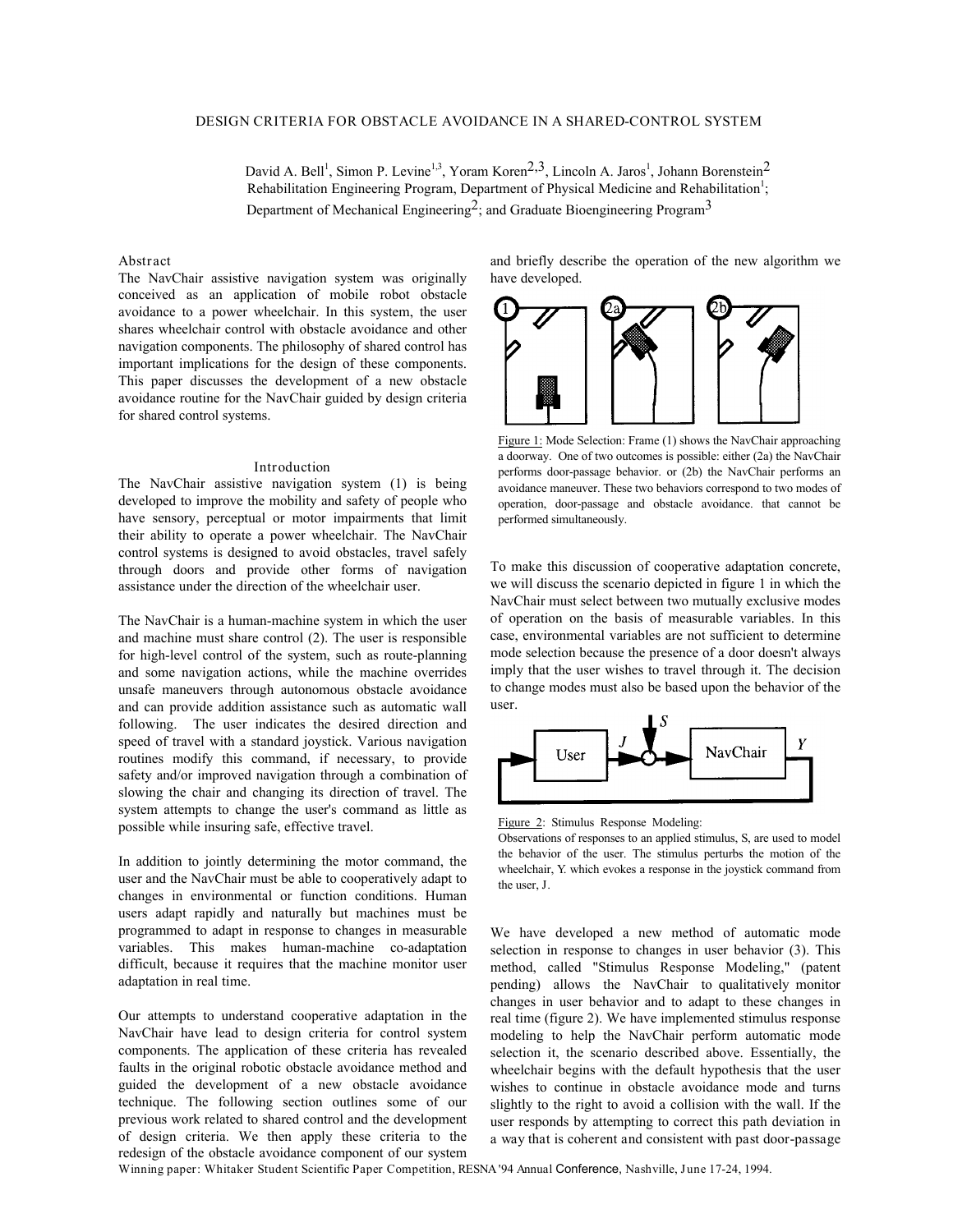*behavior,* then the NavChair automatically selects doorpassage mode and proceeds through the door. In this way, the machine adapts to changes in user behavior.

#### **Methods**

#### Design Criteria

The following design criteria, which are derived from the philosophy of adaptive shared control, guided the design of the NavChair's control system:

- 1.The system should be able to perform the entire range of desired behavior and to control adaptation of the machine.
- 2.The system must be able to adapt smoothly. For example, mode transitions must be stable and intuitive for the user.
- 3.The degree of autonomy of control system components should be variable and independently controllable.

The use of stimulus-response modeling imposes additional constraints:

- 4. The system must be able to measure disturbances in control loops that involve the user. If no external disturbances are present in the system, this implies that the system must be able to apply disturbances that do not interfere with system performance.
- 5. The user must have a feeling of control in each control loop. For example, in the NavChair, the user must feel that small changes in the joystick command (steer and forward speed) result it, corresponding changes in wheelchair motion.

#### Redesigning the Obstacle Avoidance Algorithm

The robotic obstacle avoidance method that was originally ported to the NavChair system was developed for use in specialized, fully autonomous systems. As the result, this algorithm, the Vector Field Histogram (VFII) method (4), is not compatible with three of the criteria listed above: 1) It does not provide effective door passage capabilities; 2) The degree of autonomy it, the system is fixed (at full autonomy); and 3) Substantial changes it, joystick position often have no effect on wheelchair motion. Our original attempts to port the VFH method for use in the NavChair have been described elsewhere (5). However, the application of the above criteria represents a fundamental change in control philosophy and has resulted in further changes that improve the performance of the NavChair system.

The operation of the original and modified VFH methods are outlined in figures 3 and 4. The original VFH method is fully autonomous in the sense that the system is designed to select the obstacle-free direction closest to the target direction specified by the user. The user can often move the joystick without producing *any* change in the behavior of the wheelchair. Our new method trades obstacle avoidance against the goals of the user, providing greater and more variable control to the user. We call the new method "Minimum VFH" (MVFH).



Figure 3: VFH Obstacle Avoidance: In the scenario from figure 1, sensor readings arc used to update a map of obstacles in the form of a *certainty grid ((1).* The certainty grid is used to calculate a *polar histogram (d)* in which high values represent close and/or large obstacles. The *target direction* specified by the user (solid arrow, b) is modified to a *free direction* (dotted arrow, c). VFH finds the direction closest to the target direction that is below a *safety threshold (e).*



Figure 4: MVFH Obstacle Avoidance: Both VFH and MVFH use the polar histogram (a) to calculate the direction of travel. MVFH minimizes the sum (e) of the polar histogram and a weight function (d) of the distance to the target direction (b) to find a satisfactory trade-off (c). Currently this function is a parabola that allows obstacle avoidance to make small command modifications relatively easily while making large changes more difficult. In this case, MVFH centers the NavChair in the doorway, represented by the "valley" in the histogram.

MVFH provides variable component autonomy ii, the following sense: 1) When the target-direction weight function is a very steep parabola compared to the obstacle-density histogram, obstacle avoidance will have almost no effect on the direction of travel; 2) When the weight function is flat, the wheelchair will be effectively autonomous. Because the shape of the target weight function can be changed in real time, the autonomy of the system can be adapted to meet the instantaneous needs of the user.

# **Design Criteria for Shared-control Systems**

MVFH does not guarantee that the wheelchair will always move in an obstacle-free direction. For these cases we have added a collision-prevention routine that slows the chair by an amount proportional to the square root of the distance to the nearest obstacle in the direction of motion. This routine smoothly decelerates the wheelchair to a stop a specified distance from obstacles. With high autonomy, the wheelchair goes around obstacles with little decrease in speed, while low autonomy allows the user to drive the wheelchair close to obstacles and through doors. Therefore, NavChair control modes can be changed by adjusting the autonomy of the obstacle avoidance. For example, the transition from obstacle avoidance to door passage is effected by simply lowering the autonomy of obstacle avoidance to allow the user to select a path towards the door.